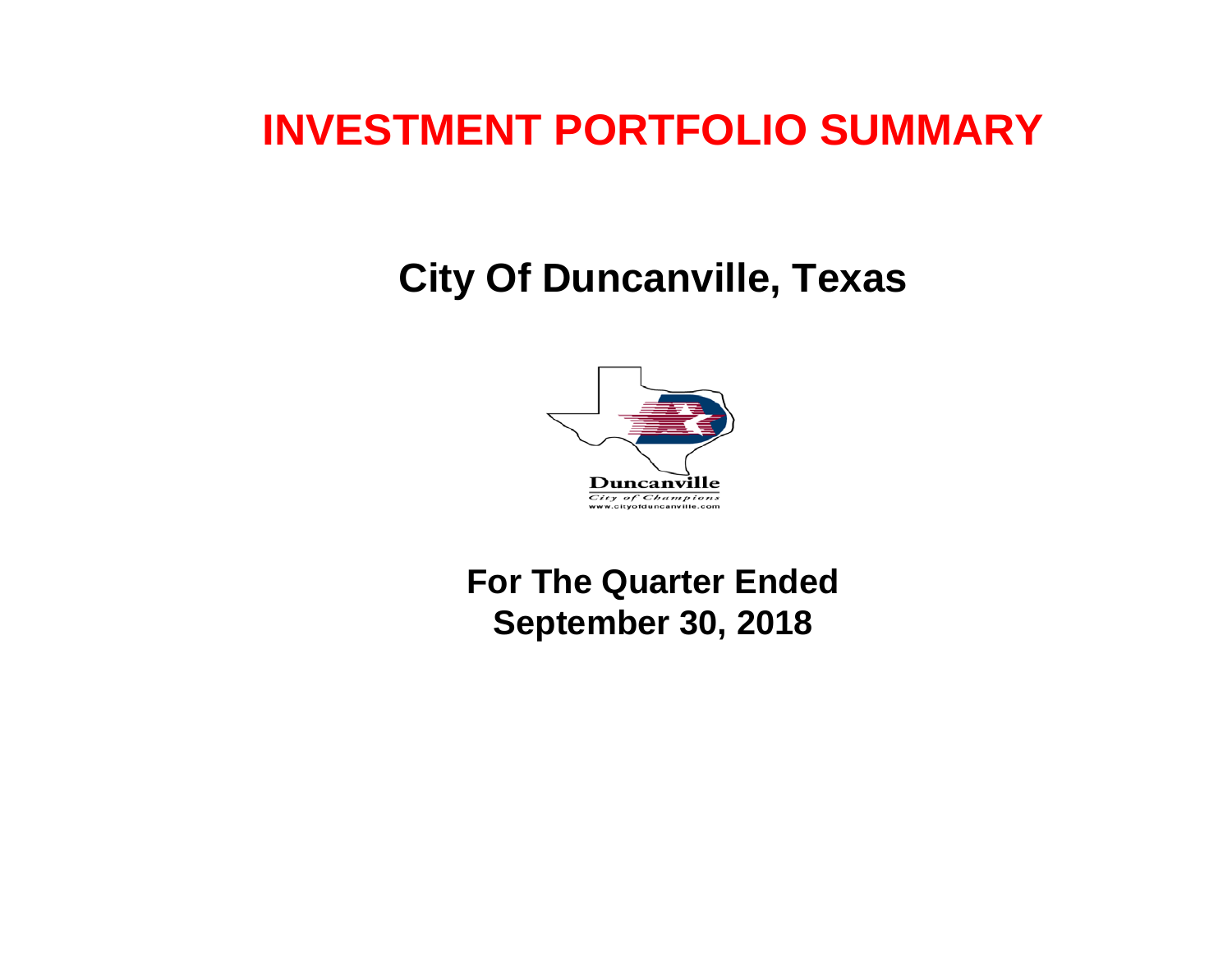

## City Of Duncanville

**Investment Officers Certification**

City Of Duncanville , Texas Investment Portfolio SummaryActivity For The Quarter Ended September 30, 2018

This report is prepared in accordance with chapter 2256 of the Texas Public Funds Investment Act ("PFIA").Section 2256.023(a) of the PFIA states that:"Not less than quarterly ,the investment officer shall prepare and submit to the governing body of the entity a written report of the investment transactions for all funds covered by this chapter for the preceding reporting period" This report is signed by the City Of Duncanville Investment officers and includes the disclosures required by the PFIA.

The investment portfolio complies with the PFIA and the City of Duncanville's approved investment policy and strategy throughout the period. All investment transactions made in the portfolio during this period were in full compliance with the PFIA and approved Investment policy.

**Officers Names and titles:**

**Kevin Hugman Richard Summerlin, CPA, CGFO City Manager Finance Director City Manager Acts and Service Acts and Service Acts and Service Acts and Service Acts and Service Acts and Service Acts and Service Acts and Service Acts and Service Acts and Service Acts and** 

**Paul Frederiksen Tia Pettis, CGFO**

 **Assistant City Manager Assistant Finance Director Assistant Finance Director Assistant Finance Director**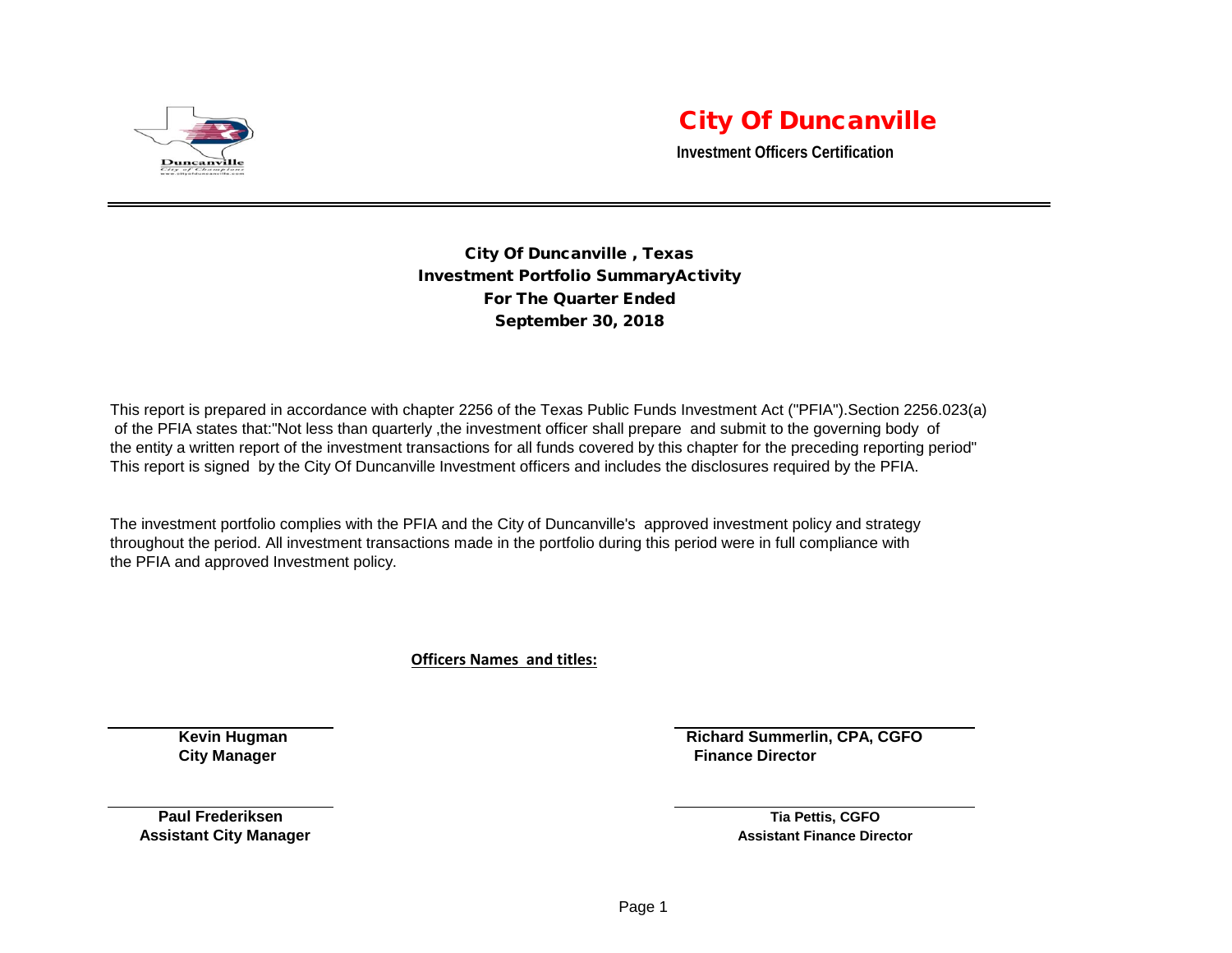

#### City Of Duncanville

**Executive Summary Investment Portfolio For the Quarter Ended September 30, 2018**

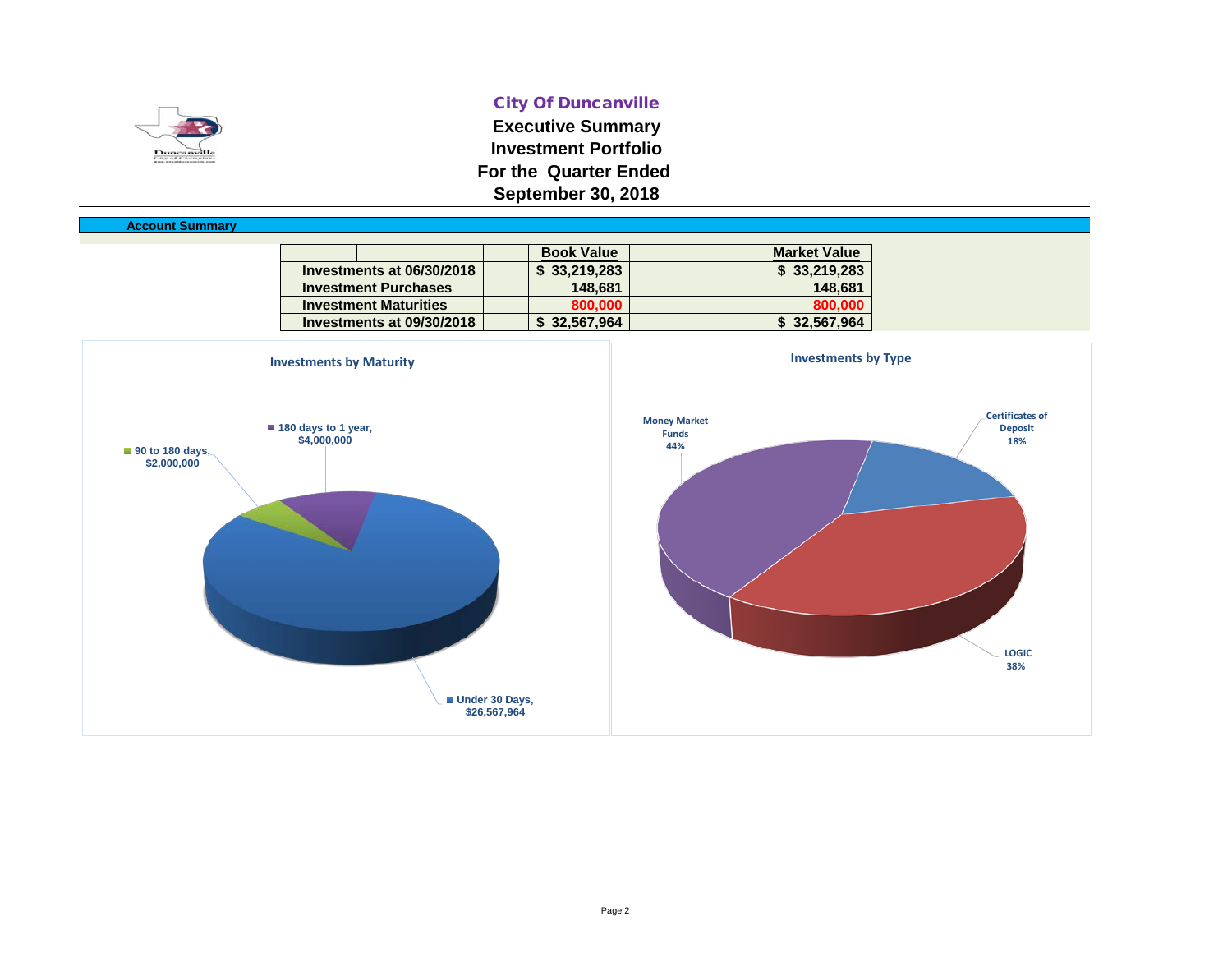#### **City of Duncanville Benchmark Comparison Yield Summary For The Quarter Ended September 30, 2018**

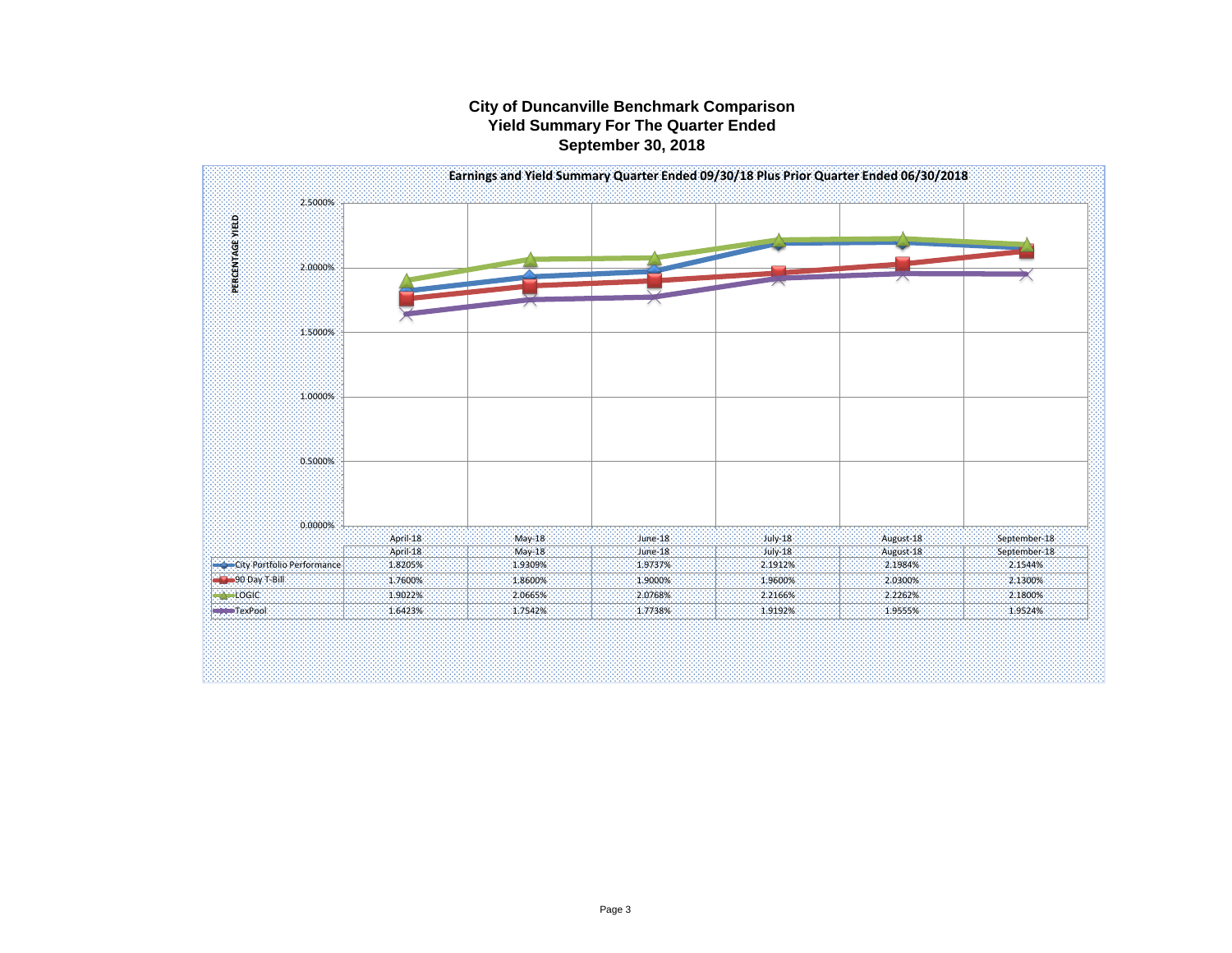### **City of Duncanville**

### **Investment Portfolio Summary**

### **September 30, 2018 For Quarter Ending**

| Purchase      | Maturity  | CD.    | Security             | Par             |        |        |       | Purchase      | <b>Book</b>     | Gain /                   | Current     |
|---------------|-----------|--------|----------------------|-----------------|--------|--------|-------|---------------|-----------------|--------------------------|-------------|
| Date          | Date      | Number | Type                 | Value           | Coupon | Price  | Yield | Principal     | Value           | (loss)                   | $D - T - M$ |
| 30-Sep-18     | 30-Sep-18 |        | Open LOGIC           | \$12,223,221.09 | 2.21%  | 100.00 | 2.21% | 12,223,221.09 | \$12,223,221.09 | $\overline{\phantom{a}}$ |             |
| 30-Sep-15     | 30-Sep-18 |        | Open Southside MM    | 4.132.722.61    | 2.09%  | 100.00 | 2.09% | 4,132,722.61  | 4,132,722.61    | $\overline{\phantom{a}}$ |             |
| 30-Jun-17     | 30-Sep-18 |        | Open INEX Bank MM    | 10,207,146.68   | 2.19%  | 100.00 | 2.19% | 10,207,146.68 | 10,207,146.68   | $\overline{\phantom{a}}$ | 0           |
| 30-Sep-18     | 30-Sep-18 |        | Open <b>TEXPOOL</b>  | 4.874.09        | 1.72%  | 100.00 | 1.94% | 4,874.09      | 4,874.09        | $\overline{\phantom{a}}$ | 0           |
| 06-Oct-17     | 06-Jan-19 |        | 27836 Third Coast CD | 2,000,000.00    | 1.58%  | 100.00 | 1.59% | 2,000,000.00  | 2,000,000.00    |                          | 98          |
| 22-Jun-18     | 21-Jun-19 |        | 12188 Tex Sec CD     | 3,000,000.00    | 2.70%  | 100.00 | 2.70% | 3,000,000.00  | 3,000,000.00    |                          | 264         |
| 06-Jul-17     | 06-Jul-19 | 12071  | Tex Sec CD           | 1,000,000.00    | 1.69%  | 100.00 | 1.69% | 00.000.000.1  | 1.000.000.00    | -                        | 279         |
| <b>TOTALS</b> |           |        |                      | \$32,567,964.47 |        |        |       | 32,567,964.47 | \$32,567,964.47 |                          |             |
|               |           |        |                      |                 |        |        |       |               |                 |                          |             |

| <b>Distribution by Maturity</b> |                 |         |  |  |  |  |  |  |  |  |
|---------------------------------|-----------------|---------|--|--|--|--|--|--|--|--|
|                                 | Par<br>Value    | Percent |  |  |  |  |  |  |  |  |
| Under 30 Days                   | \$26,567,964    | 81.58%  |  |  |  |  |  |  |  |  |
| 30 to 90 Days                   | \$0             | 0.00%   |  |  |  |  |  |  |  |  |
| 90 to 180 days                  | \$2,000,000     | 6.14%   |  |  |  |  |  |  |  |  |
| 180 days to 1 year              | \$4,000,000     | 12.28%  |  |  |  |  |  |  |  |  |
| 1 to 2 years                    | \$0             | 0.00%   |  |  |  |  |  |  |  |  |
| Totals                          | \$32,567,964.47 | 100.00% |  |  |  |  |  |  |  |  |
|                                 |                 |         |  |  |  |  |  |  |  |  |

|                    | <b>Distribution by Maturity</b> |         | <b>Distribution by Investment Type</b> |             |  |                      |  |  |
|--------------------|---------------------------------|---------|----------------------------------------|-------------|--|----------------------|--|--|
|                    | Par<br>Value                    | Percent |                                        | Percent     |  | <b>Book</b><br>Value |  |  |
| Under 30 Days      | \$26,567,964                    | 81.58%  | U. S. Treasury Bills / Notes /         | $0.00\%$ \$ |  |                      |  |  |
| 30 to 90 Days      | \$0                             | 0.00%   | U. S. Agencies & Instrument            | $0.00\%$    |  |                      |  |  |
| 90 to 180 days     | \$2,000,000                     | 6.14%   | <b>Certificates of Deposit</b>         | 18.42%      |  | 6,000,000.00         |  |  |
| 180 days to 1 year | \$4,000,000                     | 12.28%  | <b>LOGIC</b>                           | 37.53%      |  | 12,223,221.09        |  |  |
| 1 to 2 years       | \$0                             | 0.00%   | <b>TEXPOOL</b>                         | 0.01%       |  | 4,874.09             |  |  |
| Totals             | \$32.567.964.47                 | 100.00% | <b>Money Market Funds</b>              | 44.03%      |  | 14,339,869.29        |  |  |
|                    |                                 |         | Repurchase Agreements                  | $0.00\%$    |  |                      |  |  |
|                    |                                 |         | Totals                                 | 100.00% \$  |  | 32.567.964.47        |  |  |

MM Money Market Account<br>CD Certificates of Deposit

Certificates of Deposit

D - T - M Days To Maturity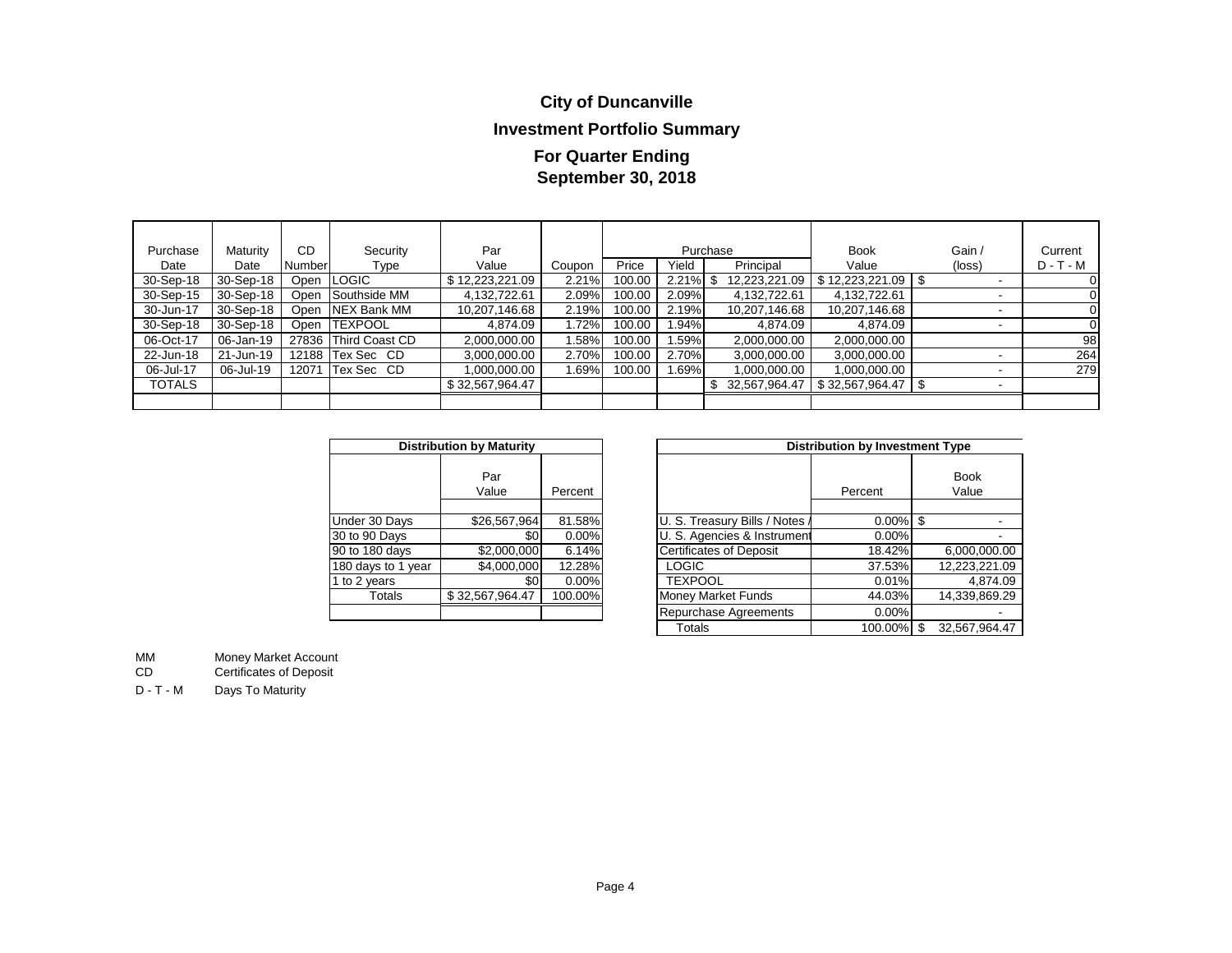#### **City of Duncanville Investment Transaction Detail Report For Quarter Ending June 30, 2018**

|                                    |      |                          | <b>Investment Purchase Transaction Information</b> |                     |                | <b>Investment Maturities Transaction Information</b> |                                    |                  |                     |            |
|------------------------------------|------|--------------------------|----------------------------------------------------|---------------------|----------------|------------------------------------------------------|------------------------------------|------------------|---------------------|------------|
|                                    | Fund |                          |                                                    |                     | Fund           |                                                      |                                    |                  |                     |            |
|                                    | No.  |                          | Transactions                                       |                     |                | Total                                                |                                    | No.              | Transactions        | Total      |
| Date Purchase                      |      |                          |                                                    |                     |                |                                                      | Date Purchase                      |                  |                     |            |
| Date Maturity                      |      |                          |                                                    |                     |                |                                                      | Date Maturity                      |                  |                     |            |
| <b>CUSIP Number</b>                |      | Open                     | Southside                                          | <b>NEX Bank</b>     | Open           |                                                      | <b>CUSIP Number</b>                |                  | Open                |            |
| Security Type                      |      | <b>LOGIC</b>             | <b>Money Market</b>                                | <b>Money Market</b> | <b>TexPool</b> |                                                      | <b>Security Type</b>               |                  | <b>LOGIC</b>        |            |
| Par Value                          |      | 71,419.60                | 21,523.50<br>\$                                    | 55,714.78<br>-\$    | $$23.63$ \\$   | 148,681.51                                           | Par Value                          |                  | 800,000.00 \$<br>\$ | 800,000.00 |
| <b>Book Value</b>                  |      | 71,419.60                | 21,523.50                                          | 55,714.78           | 23.63          | \$<br>148.681.51                                     | <b>Book Value</b>                  |                  | 800,000.00          | 800,000.00 |
| Market Value                       |      | 71,419.60                | 21,523.50                                          | 55,714.78           | 23.63          | \$<br>148,681.51                                     | <b>Market Value</b>                |                  | 800,000.00          | 800,000.00 |
| General                            | 001  | 29.097.71                | 16,142.63                                          | 33,456.69           | 23.63          | \$<br>78,720.65                                      | General                            | 001              | 500.000.00          | 500,000.00 |
| <b>Utility</b>                     | 002  | 8,523.41                 | 5,380.88                                           | 19,484.28           |                | \$<br>33,388.57                                      | Utility                            | 002              | 300,000.00          | 300,000.00 |
| Debt Services                      | 005  | 6,510.09                 |                                                    |                     |                | \$<br>6,510.09                                       | <b>Debt Services</b>               | 005              |                     |            |
| Employee Benefit                   | 007  | 3.717.57                 |                                                    |                     |                | \$<br>3,717.57                                       | <b>Employee Benefit</b>            | 007              |                     | $\sim$     |
| Self Ins.                          | 008  | 3.234.24                 |                                                    |                     |                | \$<br>3,234.24                                       | Self Ins.                          | 008              |                     |            |
| <b>Hotel/Motel Tax</b>             | 010  | 1,114.21                 | $\overline{\phantom{0}}$                           |                     |                | \$<br>1,114.21                                       | Hotel/Motel Tax                    | 010              |                     |            |
| Economic Development               | 012  | 5,894.94                 | $\overline{\phantom{0}}$                           |                     |                | \$<br>5,894.94                                       | <b>Economic Development</b>        | 012              |                     | $\sim$     |
| <b>Grant Fund</b>                  | 013  |                          | $\overline{\phantom{0}}$                           |                     |                | \$                                                   | <b>Grant Fund</b>                  | 013              |                     | $\sim$     |
| Community Services                 | 014  | 90.90                    | -                                                  |                     |                | \$<br>90.90                                          | <b>Community Services</b>          | 014              |                     | $\sim$     |
| <b>Drainage Fees</b>               | 015  | 556.29                   | $\overline{\phantom{0}}$                           |                     |                | \$<br>556.29                                         | Drainage Fees                      | 015              |                     | $\sim$     |
| Capital Replacement                | 016  | 4,656.33                 |                                                    | 2,773.81            |                | \$<br>7,430.14                                       | <b>Capital Replacement</b>         | 016              |                     |            |
| <b>Utility Capital Improvement</b> | 017  | ,227.39                  |                                                    |                     |                | \$<br>1,227.39                                       | <b>Utility Capital Improvement</b> | 017              |                     | $\sim$     |
| Court Technology                   | 018  |                          | -                                                  |                     |                | \$                                                   | Court Technology                   | 018              |                     | $\sim$     |
| Solid Waste                        | 019  | 1.334.17                 |                                                    |                     |                | \$<br>1.334.17                                       | Solid Waste                        | 019              |                     | $\sim$     |
| <b>Street</b>                      | 020  |                          | $\overline{\phantom{0}}$                           |                     |                | \$                                                   | <b>Street</b>                      | 020              |                     | $\sim$     |
| Drainage Const.                    | 023  | $\overline{\phantom{0}}$ |                                                    |                     |                | \$                                                   | Drainage Const.                    | 023              |                     |            |
| Parks                              | 024  | $\sim$                   | ٠.                                                 |                     |                | \$                                                   | Parks                              | $\overline{024}$ |                     | $\sim$     |
| Capital Improvement                | 025  |                          | $\overline{\phantom{0}}$                           |                     |                | \$                                                   | Capital Improvement                | 025              |                     |            |
| Traffic Enforcement Program        | 031  | 2.070.02                 | $\overline{\phantom{0}}$                           |                     |                | \$<br>2,070.02                                       | <b>Traffic Enforcement Program</b> | 031              |                     |            |
| <b>Court Security</b>              | 225  | 2,392.87                 | $\overline{\phantom{0}}$                           |                     |                | \$<br>2,392.87                                       | <b>Court Security</b>              | 225              |                     |            |
| Juvenile Case Manager              | 230  | 999.47                   | $\overline{\phantom{0}}$                           |                     |                | \$<br>999.47                                         | Juvenile Case Manager              | 230              |                     | $\sim$     |
| EDC C.O. CIP                       | 455  |                          |                                                    |                     |                | \$                                                   | EDC C.O. CIP                       | 455              |                     |            |

| <b>Investment Maturities Transaction Information</b> |                  |                          |                  |  |  |  |  |  |  |  |
|------------------------------------------------------|------------------|--------------------------|------------------|--|--|--|--|--|--|--|
|                                                      | Fund             |                          |                  |  |  |  |  |  |  |  |
|                                                      | No.              | Transactions             | Total            |  |  |  |  |  |  |  |
| Date Purchase                                        |                  |                          |                  |  |  |  |  |  |  |  |
| Date Maturity                                        |                  |                          |                  |  |  |  |  |  |  |  |
| <b>CUSIP Number</b>                                  |                  | Open                     |                  |  |  |  |  |  |  |  |
| Security Type                                        |                  | <b>LOGIC</b>             |                  |  |  |  |  |  |  |  |
| Par Value                                            |                  | \$<br>800,000.00         | \$<br>800,000.00 |  |  |  |  |  |  |  |
| <b>Book Value</b>                                    |                  | 800,000.00               | 800,000.00       |  |  |  |  |  |  |  |
| <b>Market Value</b>                                  |                  | 800,000.00               | 800,000.00       |  |  |  |  |  |  |  |
| General                                              | 001              | 500,000.00               | 500,000.00       |  |  |  |  |  |  |  |
| Utility                                              | 002              | 300,000.00               | 300,000.00       |  |  |  |  |  |  |  |
| <b>Debt Services</b>                                 | 005              |                          |                  |  |  |  |  |  |  |  |
| Employee Benefit                                     | 007              |                          |                  |  |  |  |  |  |  |  |
| Self Ins.                                            | 008              | $\overline{\phantom{a}}$ |                  |  |  |  |  |  |  |  |
| Hotel/Motel Tax                                      | 010              |                          |                  |  |  |  |  |  |  |  |
| <b>Economic Development</b>                          | 012              |                          |                  |  |  |  |  |  |  |  |
| <b>Grant Fund</b>                                    | 013              |                          |                  |  |  |  |  |  |  |  |
| <b>Community Services</b>                            | $\overline{014}$ |                          |                  |  |  |  |  |  |  |  |
| <b>Drainage Fees</b>                                 | 015              |                          |                  |  |  |  |  |  |  |  |
| <b>Capital Replacement</b>                           | 016              | $\blacksquare$           | $\blacksquare$   |  |  |  |  |  |  |  |
| <b>Utility Capital Improvement</b>                   | 017              |                          |                  |  |  |  |  |  |  |  |
| Court Technology                                     | 018              |                          |                  |  |  |  |  |  |  |  |
| Solid Waste                                          | 019              |                          |                  |  |  |  |  |  |  |  |
| <b>Street</b>                                        | 020              |                          |                  |  |  |  |  |  |  |  |
| Drainage Const.                                      | 023              | $\overline{\phantom{a}}$ |                  |  |  |  |  |  |  |  |
| Parks                                                | 024              |                          |                  |  |  |  |  |  |  |  |
| Capital Improvement                                  | 025              |                          |                  |  |  |  |  |  |  |  |
| <b>Traffic Enforcement Program</b>                   | 031              |                          |                  |  |  |  |  |  |  |  |
| <b>Court Security</b>                                | 225              |                          |                  |  |  |  |  |  |  |  |
| Juvenile Case Manager                                | 230              |                          |                  |  |  |  |  |  |  |  |
| EDC C.O. CIP                                         | 455              |                          |                  |  |  |  |  |  |  |  |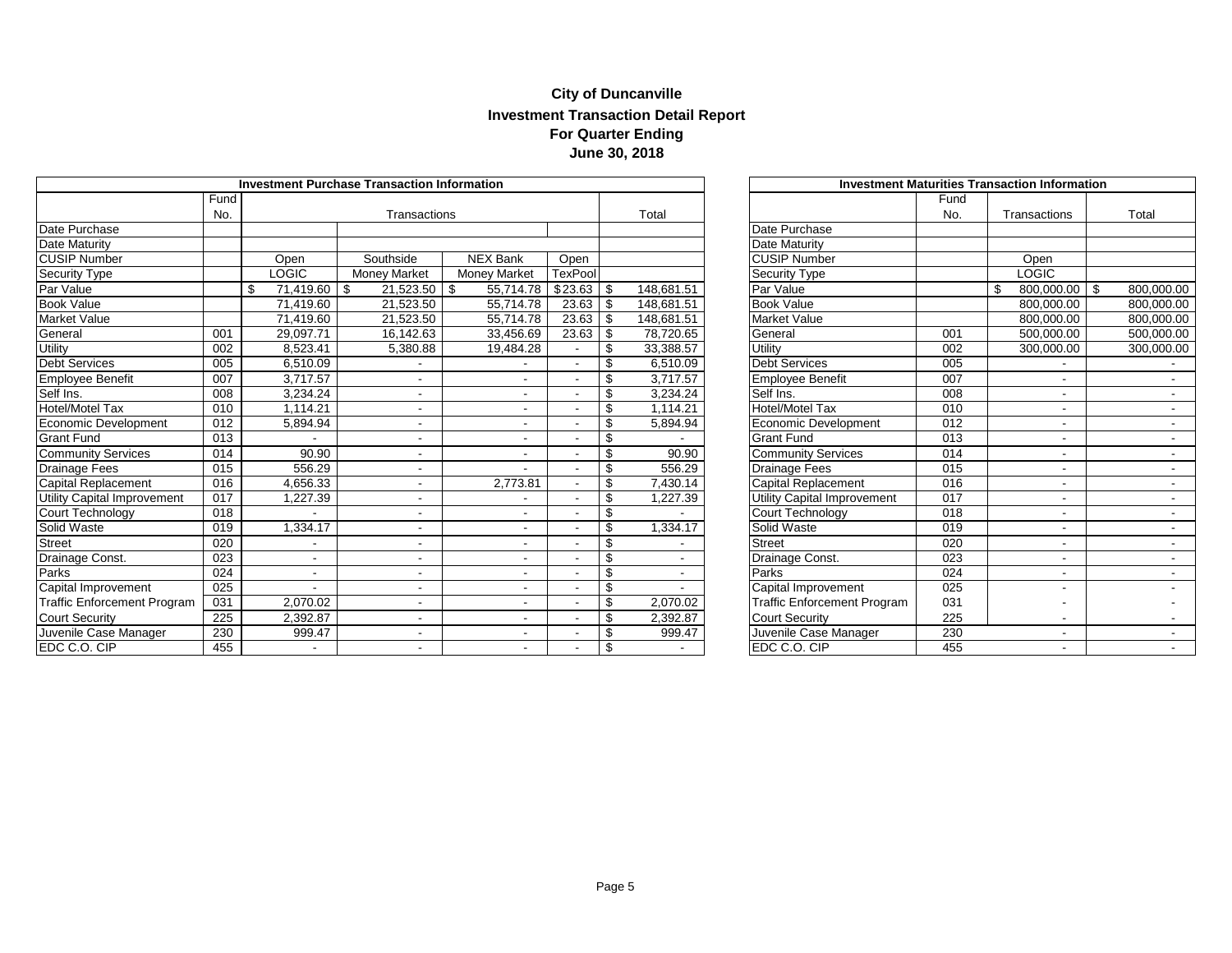#### **September 30, 2018 City of Duncanville Schedule of Market Value of Investments By Maturity Dates and Fund For Quarter Ending**

|                                    | Fund             |                          |                          |                          |                            |                        |                          |                          |                     |
|------------------------------------|------------------|--------------------------|--------------------------|--------------------------|----------------------------|------------------------|--------------------------|--------------------------|---------------------|
|                                    | No.              |                          |                          |                          |                            |                        |                          |                          | Total               |
| Date Purchase                      |                  |                          |                          |                          |                            | 22-Jun-18              | 06-Jul-17                | 06-Oct-17                |                     |
| Date Maturity                      |                  |                          |                          |                          |                            | 21-Jun-19              | 06-Jul-19                | 06-Jan-19                |                     |
| <b>CUSIP Number</b>                |                  | Open                     | Open                     | Open                     | Open                       | $\overline{CD#}$ 12188 | CD #12071                | <b>CD</b>                |                     |
| Security Type                      |                  | <b>LOGIC</b>             | <b>TexPool</b>           | Southside MM             | Nex Bank MM                | <b>TX SEC BANK</b>     | TX SEC BANK              | Third Coast Bank         |                     |
| Par Value                          |                  | \$12,223,221.09          | \$<br>4,874.09           | \$4,132,722.61           | $\overline{10,207,146.68}$ | \$<br>3,000,000.00     | \$1,000,000.00           | \$ 2,000,000.00          | 32,567,964.47<br>\$ |
| <b>Beginning Book Value</b>        |                  | 12,951,801.49            | 4,850.46                 | 4,111,199.11             | 10,151,431.90              | 3,000,000.00           | 1,000,000.00             | 2,000,000.00             | 33,219,282.96       |
| <b>Beginning Market Value</b>      |                  | 12,951,801.49            | 4,850.46                 | 4,111,199.11             | 10,151,431.90              | 3,000,000.00           | 1,000,000.00             | 2,000,000.00             | 33,219,282.96       |
| <b>Ending Book Value</b>           |                  | 12,223,221.09            | 4,874.09                 | 4,132,722.61             | 10,207,146.68              | 3,000,000.00           | 1,000,000.00             | 2,000,000.00             | 32,567,964.47       |
| <b>Ending Market Value</b>         |                  | 12,223,221.09            | 4,874.09                 | 4,132,722.61             | 10,207,146.68              | 3,000,000.00           | 1,000,000.00             | 2,000,000.00             | 32,567,964.47       |
| General                            | 001              | 4,805,908.48             | 4,874.09                 | 3,099,541.96             | 6,129,447.25               | 1,500,000.00           | 900,000.00               | 2,000,000.00             | 18,439,771.79       |
| <b>Utility</b>                     | 002              | 1,254,226.56             | $\blacksquare$           | 1,033,180.65             | 3,569,599.02               | 1,500,000.00           |                          |                          | 7,357,006.23        |
| Debt Services                      | 005              | 1,187,101.03             | $\overline{\phantom{a}}$ |                          |                            |                        | 100,000.00               | $\overline{\phantom{a}}$ | 1,287,101.03        |
| Employee Benefit                   | 007              | 677,891.09               | $\sim$                   |                          | $\sim$                     |                        |                          | $\overline{\phantom{a}}$ | 677,891.09          |
| Self Ins.                          | 008              | 589,757.92               | $\overline{\phantom{a}}$ |                          |                            |                        | $\blacksquare$           |                          | 589,757.92          |
| <b>Hotel/Motel Tax</b>             | 010              | 203,174.05               | $\overline{\phantom{a}}$ |                          | $\overline{\phantom{a}}$   |                        | $\overline{\phantom{a}}$ |                          | 203,174.05          |
| Economic Development               | 012              | 1,074,930.45             | $\overline{\phantom{a}}$ |                          | $\overline{\phantom{a}}$   |                        | $\overline{\phantom{a}}$ | ٠                        | 1,074,930.45        |
| <b>Grant Fund</b>                  | 013              |                          |                          |                          | $\blacksquare$             |                        | $\overline{\phantom{a}}$ | ٠                        |                     |
| <b>Community Services</b>          | 014              | 16,576.20                | $\sim$                   |                          |                            |                        | ٠                        | $\overline{a}$           | 16,576.20           |
| <b>Drainage Fees</b>               | 015              | 101,437.90               | $\sim$                   |                          |                            |                        | ۰.                       | $\overline{\phantom{a}}$ | 101,437.90          |
| Capital Replacement                | 016              | 849,072.78               | $\sim$                   |                          | 508,100.40                 |                        | $\overline{\phantom{a}}$ | $\blacksquare$           | 1,357,173.18        |
| Utility Capital Improvement        | 017              | 223,811.98               | $\blacksquare$           |                          |                            |                        | ٠                        | $\blacksquare$           | 223,811.98          |
| Court Technology                   | 018              |                          | $\blacksquare$           |                          |                            |                        | $\blacksquare$           |                          |                     |
| Solid Waste                        | 019              | 243,283.99               | $\overline{\phantom{a}}$ |                          | $\overline{\phantom{a}}$   |                        | $\overline{\phantom{a}}$ |                          | 243,283.99          |
| <b>Street</b>                      | 020              |                          | $\blacksquare$           |                          | $\overline{\phantom{a}}$   |                        | $\overline{\phantom{a}}$ | $\overline{\phantom{a}}$ |                     |
| Parks                              | $\overline{024}$ |                          | $\sim$                   |                          | $\overline{\phantom{a}}$   |                        | ٠                        | ٠                        | $\sim$              |
| Capital Improvement                | 025              |                          |                          |                          |                            |                        | $\overline{\phantom{0}}$ | ٠                        |                     |
| <b>Traffic Enforcement Program</b> | 031              | 377,463.54               | $\overline{\phantom{a}}$ | $\overline{\phantom{a}}$ | $\overline{\phantom{a}}$   |                        | $\sim$                   | $\sim$                   | 377,463.54          |
| Abandoned Asset Forfeiture         | 050              |                          | ÷                        |                          | $\overline{\phantom{a}}$   |                        | $\blacksquare$           | $\blacksquare$           |                     |
| State Asset Forfeiture             | $\overline{051}$ | $\overline{\phantom{a}}$ | $\overline{\phantom{a}}$ |                          | $\overline{\phantom{a}}$   |                        | ٠                        | $\blacksquare$           |                     |
| Federal Asset Forfeiture           | 052              |                          | $\blacksquare$           |                          | $\overline{\phantom{a}}$   |                        | $\blacksquare$           | ٠                        |                     |
| <b>Court Security</b>              | 225              | 436,334.39               | $\overline{\phantom{a}}$ | $\overline{\phantom{a}}$ | $\overline{\phantom{a}}$   |                        | $\blacksquare$           | $\sim$                   | 436,334.39          |
| Juvenile Case Manager              | 230              | 182,250.75               | $\blacksquare$           |                          | $\overline{\phantom{a}}$   |                        | ٠                        | ۰                        | 182,250.75          |
| EDC C.O. CIP                       | 455              |                          |                          |                          |                            |                        | $\overline{\phantom{0}}$ |                          |                     |